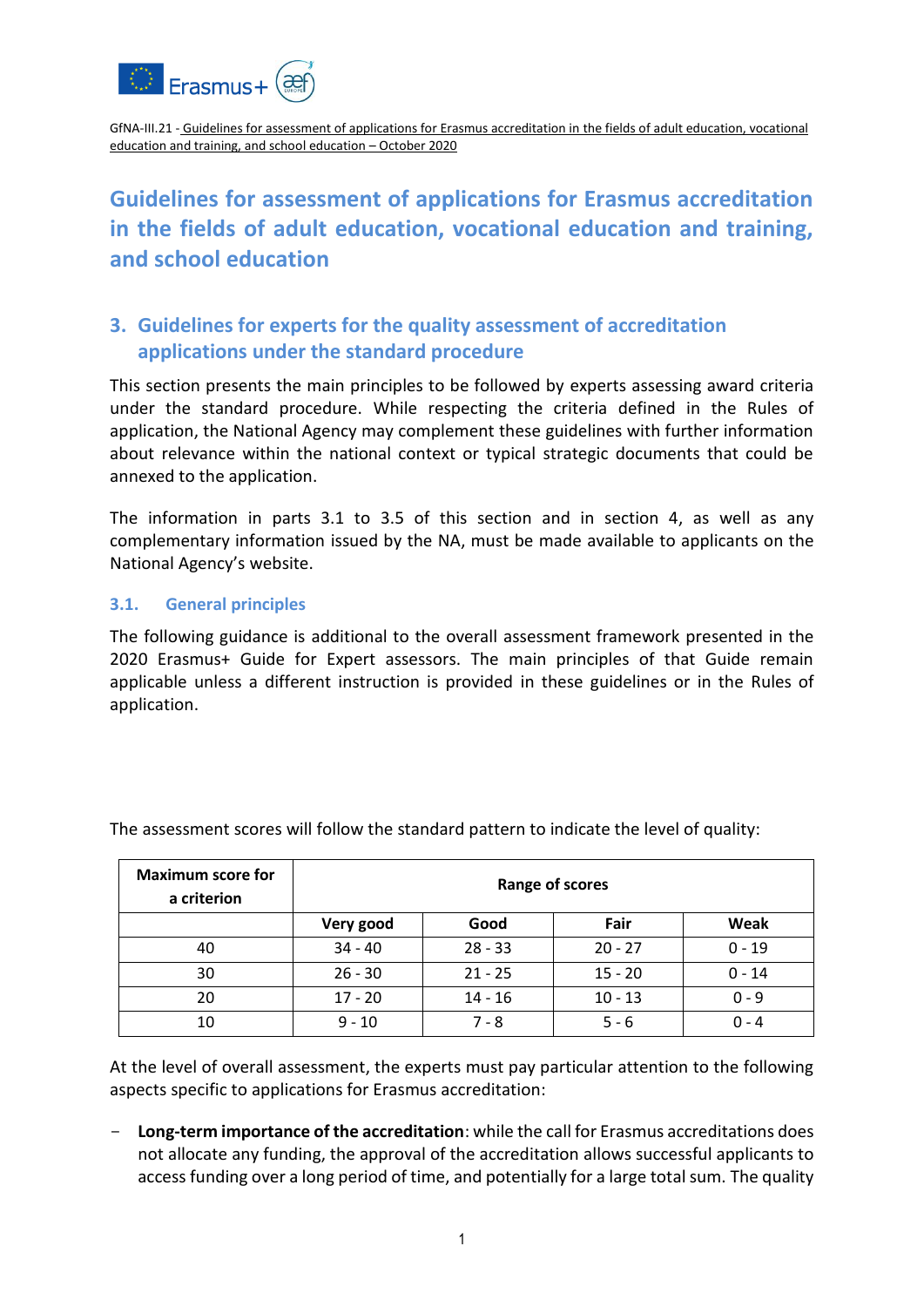

of applications should be assessed accordingly, with special attention given to parts of the application that have long-term implications, such as the objectives of the Erasmus Plan.

- **Careful consideration of the overall quality threshold:** the minimum requirement for each award criterion is set at 50% of the points allocated to that criterion. However, to be considered for approval, an application must also score at least 70/100 points in total.

This higher overall requirement means that the overall quality of the application must be higher than a simple sum of its parts. In particular, the three sections of the application form covering the Erasmus Plan must show interconnectedness, coherence and synergy. Before concluding their assessment with a pass mark, experts must determine if the applicant has managed to demonstrate a clear and holistic vision for the development of their organisation, as opposed to only addressing the questions one by one.

- **Proportionality, contextualisation and non-discrimination:** in line with the award criteria, experts must assess each application and the proposed Erasmus plan on its own merits, internal consistency and appropriateness for the applicant organisation.

As a matter of proportionality, experts should avoid direct comparison of applications by organisations with a different profile. A similar Erasmus Plan presented by two very different organisations should not necessarily yield the same score.

In particular, experts must avoid introducing criteria or interpretations that are not stated in the Rules of application or elaborated in these guidelines. For example, the amount of previous experience in the programme, the organisation's size, duration of the Erasmus Plan, estimated number of participants and the number of objectives are aspects that should be considered very carefully. Experts must pay attention not to apply an oversimplified 'more is better' bias: for example, more numerous objectives cannot automatically translate into a better score.

Rather, experts must take into account the organisation's context and the entire content of the application when considering any of the above-mentioned aspects. A good application will demonstrate self-awareness on part of the applicant, with a realistic outlook about their own capacity, resources and experience.

It is particularly important to prevent any discrimination against smaller organisations or those with less existing capacity. By defining a few well-targeted objectives over the first two to three years of implementation, such organisations may propose plans with very high added value for their own development and gradual build-up of capacity and competences. Conversely, organisations with more existing experience and capacity must be able to demonstrate not just the simple existence of such experience and capacity, but their ability to use Programme funds to improve future activities and themselves organisations.

- **Importance of application type:** applicants can apply as an individual organisation or as a mobility consortium coordinator. The type of application is stated in the first section of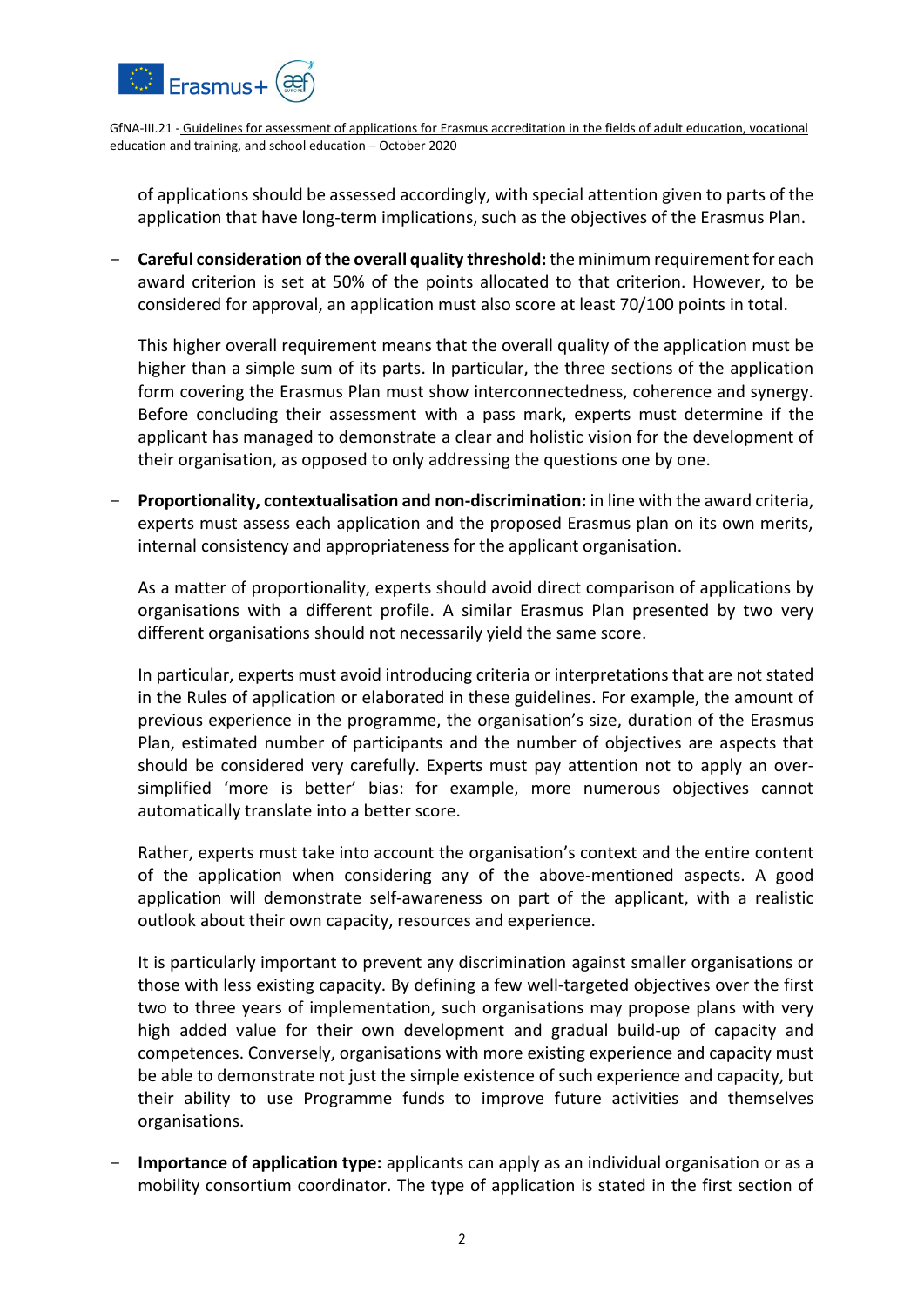

the application form. In case of consortia, the purpose of the consortium is further specified in the section 'Background'. Experts must keep in mind the type of the application throughout the assessment as it is a major element shaping the context for the proposed Erasmus Plan.

- Recognising original, convincing and genuine proposals: experts should consider the information presented in the application form critically to evaluate if it shows a real selfreflection on the part of the applicant, if it is rooted in reality of everyday educational work and if the links being established with European or national policy narratives are concrete and tangible.
- **Consequences of the evaluation score:** the evaluation score will be used in budget allocation formulas when the approved applicants apply for funding. Before finalising the assessment, experts therefore must make sure to carefully fine-tune the scoring to reflect the quality of the application as precisely as possible.
- **Dealing with insufficient, irrelevant or poorly structured information:** to assess the application correctly, experts will require contextual information that they must find in the application form. Applications may be scored lower if the provided answers contain insufficient information, if the included information is vague, poorly explained or not relevant, or if an overwhelming amount of unstructured, inappropriately presented information is included (for example, by including annexes without interpreting and explaining the relevance of their content).

The space provided in the application form is limited so applicants must demonstrate their ability to select the most pertinent information and present it effectively. Applicants may include annexes with their application; however, these annexes must comply with the instructions provided in the application form. Specifically, as a matter of equal treatment of all applicants, annexes cannot be used to provide longer answers to the same questions as contained in the application form. If the experts conclude that this is the main purpose of an annex, the annex in question shall be disregarded.

|                                          | The extent to which:<br>the applicant's profile, experience, activities and target population of learners are<br>٠<br>relevant for the field of the application and the objectives of this Call                                                                                                                                                                                                                             |
|------------------------------------------|-----------------------------------------------------------------------------------------------------------------------------------------------------------------------------------------------------------------------------------------------------------------------------------------------------------------------------------------------------------------------------------------------------------------------------|
| Relevance<br><b>Maximum</b><br>10 points | in addition, for consortium coordinators:<br>٠<br>the profile of the planned consortium members is relevant for the purpose and<br>-<br>objectives of the consortium as defined in the application, for the field of the<br>application and the objectives of this Call<br>the creation of the consortium brings a clear added value for its members in<br>$\overline{\phantom{a}}$<br>terms of the objectives of this Call |

## **3.2. Relevance (10 points)**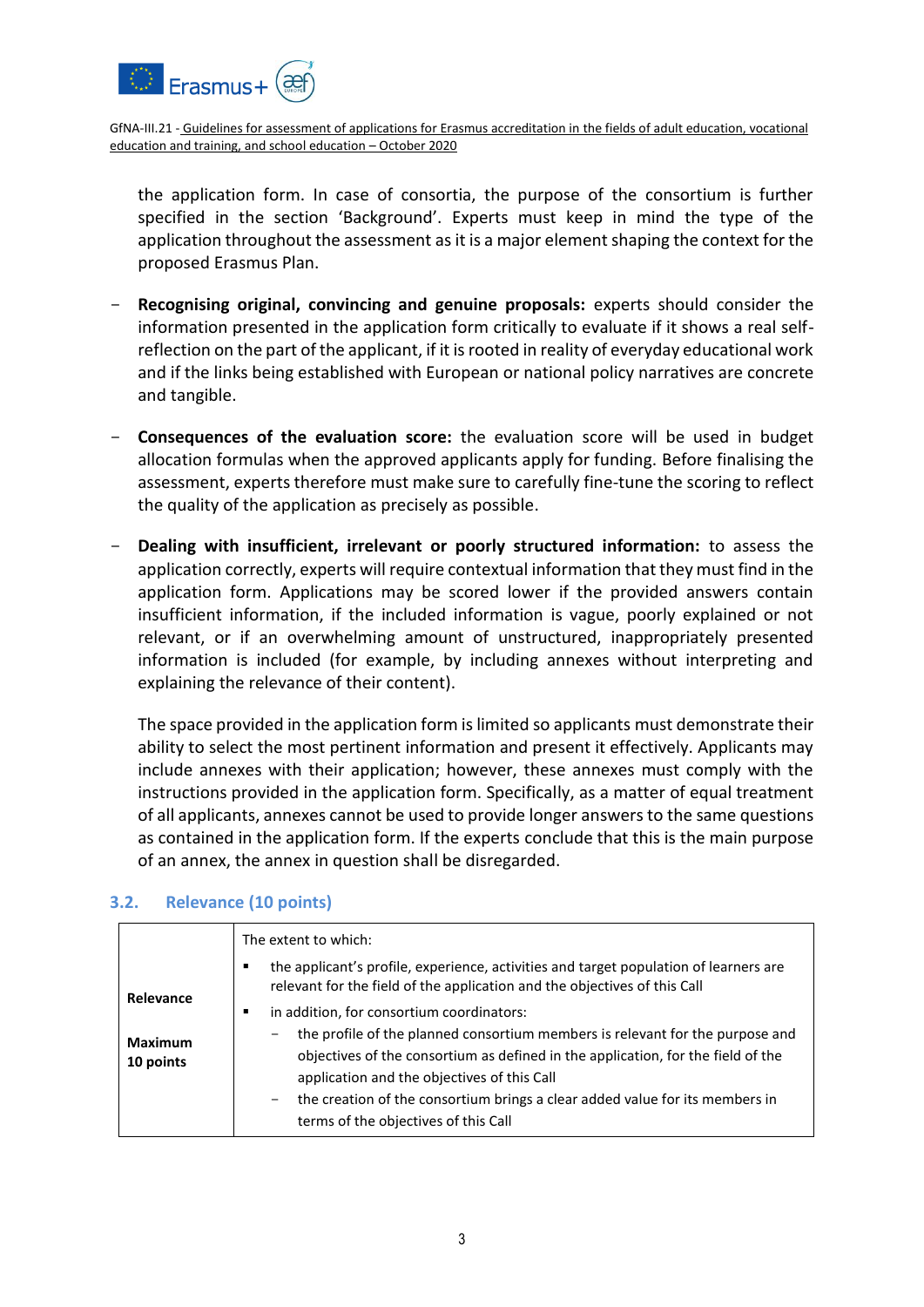

The purpose of the relevance criterion is to make sure that the award of the accreditation to the applicant organisation actually contributes to the achievement of the general and fieldspecific objectives of the Call. For this purpose, the experts shall consider primarily the information in the section 'Background' and analyse to what extent the organisation is rooted in the field of education where it is applying.

When assessing the ability of the organisation to contribute to the objectives of the Call, the experts must carefully take into account the profiles of learners the applicant organisation is working with. This aspect is particularly important in the field of adult education given the diversity of potential target groups and the specific objectives for the field<sup>1</sup>.

Experts should also consider if the chosen type of application (individual organisation or a consortium) is optimal for the organisation to contribute to the achievement of the objectives of the Call, given the profile of the organisation itself.

In case of a mobility consortium, the experts should carefully consider the profile of the planned member organisations, the dynamic of their current and future relationship with the coordinator, and the added value of the consortium for the member organisations in particular. In line with the Call objectives and the Erasmus quality standards, the relationship between the accredited coordinator organisation and the potential members must be based on a cooperative, non-profit basis. In case of doubt, experts may seek advice of the National Agency about the eligibility of described potential member organisations.

The 10-point maximum score for the relevance criterion means that experts must assess the relevance strictly. Even if the other parts of the assessment show that the proposed Erasmus Plan is technically well-written and logically sound, experts must consider the long-term importance of the accreditation. Consequently, applications whose relevance for the field and the Call is questionable may not reach the quality threshold (50% of the points) for the relevance criterion.

#### **3.3. Erasmus Plan: Objectives (40 points)**

|                                                                          | The extent to which:                                                                                                                                                                                                     |
|--------------------------------------------------------------------------|--------------------------------------------------------------------------------------------------------------------------------------------------------------------------------------------------------------------------|
| <b>Erasmus Plan:</b><br><b>Objectives</b><br><b>Maximum</b><br>40 points | the proposed Erasmus Plan is in line with the objectives of this Call<br>٠                                                                                                                                               |
|                                                                          | the proposed Erasmus Plan objectives address the needs of the applicant<br>п<br>organisation, its staff and learners in a clear and concrete way                                                                         |
|                                                                          | for consortium coordinators, this criterion applies to the entire planned<br>-<br>consortium and requires the Erasmus Plan objectives to be coherent with the<br>purpose of the consortium as defined in the application |

<sup>&</sup>lt;sup>1</sup> In particular:

1

increasing the quality of formal, informal and non-formal adult education in Europe by improving the provision of adult education for key competences as defined by the EU framework (2018), including basic skills (literacy, numeracy, digital skills) and other life skills

<sup>-</sup> contributing to the creation of the European Education Area by raising the participation of adults of all ages and socio-economic background in adult education, especially by fostering participation of organisations working with disadvantaged learners, etc.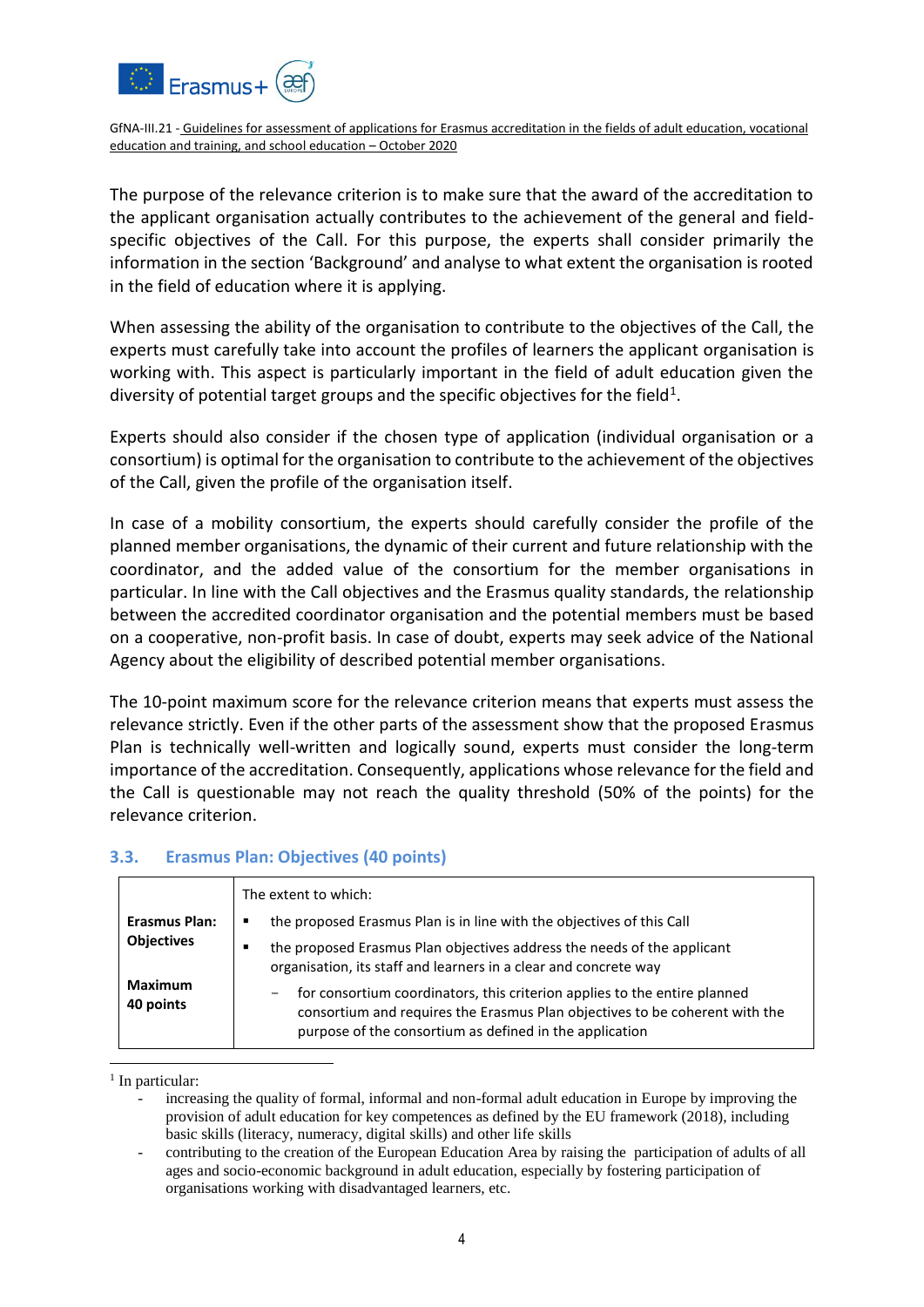

| the proposed Erasmus Plan objectives and their timing are realistic and sufficiently<br>ambitious to achieve a positive impact for the organisation (or the consortium)              |
|--------------------------------------------------------------------------------------------------------------------------------------------------------------------------------------|
| the proposed measures for tracking and evaluating the progress of the Erasmus Plan<br>٠<br>objectives are appropriate and concrete                                                   |
| if the applicant has attached strategic documents to their application: there is a<br>٠<br>clear explanation of the link between the proposed Erasmus Plan and included<br>documents |

This award criterion carries the largest part of the assessment with 40 out of 100 points. The large number of points reflects the complexity of the criterion and the wide variation in quality that experts may encounter. Experts should make full use of the 40 points scale to fine-tune their assessment and differentiate applications according to their level of quality.

As defined in the award criteria, the Erasmus Plan objectives need to achieve a balance between being realistic and ambitious enough to achieve impact. This element is strongly linked with the concept of proportionality, as explained under 'General principles'. Therefore, while the award criterion clearly focuses in the application form section 'Erasmus Plan: Objectives', the experts must take into account the context presented in other parts of the application form.

In addition to the overall assessment of the criterion, experts should carefully examine each proposed objective. If the application is approved, the Erasmus Plan objectives are going to become a part of the evaluation criteria for assessing implemented activities and the organisation's overall progress. Therefore, each approved objective must be clear and concrete enough to serve that purpose. Experts must pay particular attention to how the applicant proposes to track and evaluate the progress of each objective.

#### **3.4. Erasmus Plan: Activities (20 points)**

|                                           | The extent to which:                                                                                                                                  |
|-------------------------------------------|-------------------------------------------------------------------------------------------------------------------------------------------------------|
|                                           | the proposed number of participants in mobility activities is proportional to the<br>٠<br>applicant organisation's size and experience                |
| <b>Erasmus Plan:</b><br><b>Activities</b> | for consortium coordinators, the planned size of the consortium will be taken<br>into account                                                         |
| <b>Maximum</b><br>20 points               | the proposed number of participants in mobility activities is realistic and appropriate<br>for the objectives set in the Erasmus Plan                 |
|                                           | the profiles of planned participants are relevant to the field of the application, the<br>proposed Erasmus Plan, and the objectives of this Call      |
|                                           | where relevant and if the applicant is planning to organise mobility activities for<br>learners: involvement of participants with fewer opportunities |

The activities represent the means to achieve the set objectives as part of the proposed Erasmus Plan. Therefore, the main aspect of assessing this award criterion is to compare the proposed number of participants with information presented in other parts of the form: with the size and profile of the organisation, with the Erasmus Plan objectives, and with the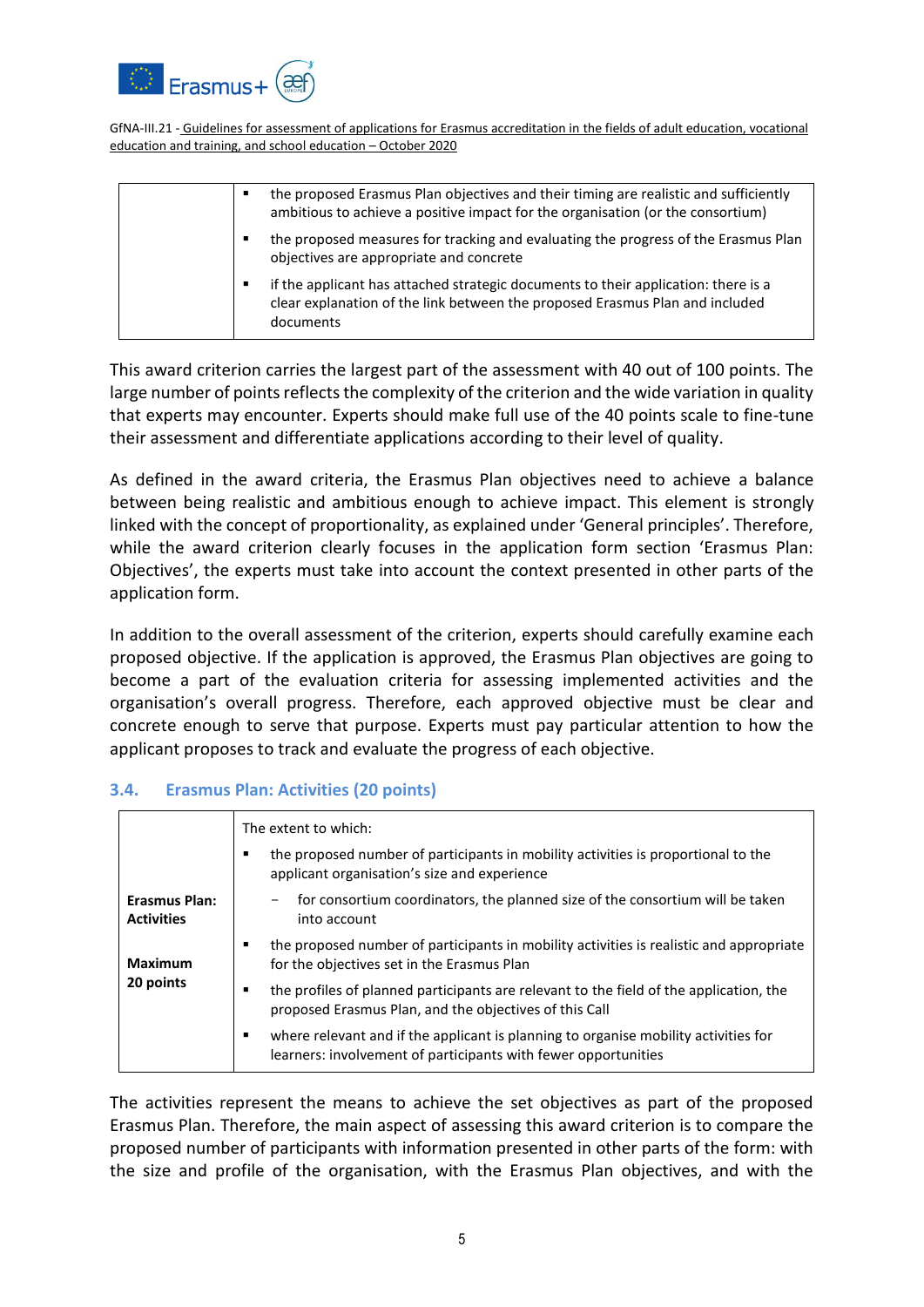

management arrangements. Similarly, the experts need evaluate to what extent the profiles of staff and learners (where applicable) are appropriate to help achieve the objectives of the Erasmus Plan.

As explained under 'General principles', the assessment must be well-contextualised and there is therefore no automatic advantage in proposing lower or higher estimated number of participants. The most appropriate proposal will depend on the content of the application itself. Since the numbers of participants are broad estimations, experts should not look for minute differences in possible level of participation, but should focus on detecting any systemic issues, particularly when it comes to significantly exaggerated numbers of participants.

The experts should also consider trends in the estimated number of yearly mobility activities over time. The time dimension is especially important for organisations with less experience in the Programme that may require a learning period at the start of implementation.

In the field of school education, the experts should pay close attention to applications by organisations that are not education providers. Such organisations may not apply for activities of learners unless they are applying as a mobility consortium coordinator. If the applicants makes a mistake of including such activities, the experts shall indicate them for removal from the Erasmus Plan.

|                                                                   | The extent to which:                                                                                                                                                    |  |  |  |
|-------------------------------------------------------------------|-------------------------------------------------------------------------------------------------------------------------------------------------------------------------|--|--|--|
|                                                                   | the applicant has proposed concrete ways of contributing to the basic principles of<br>п<br>the Erasmus accreditation described in the Erasmus quality standards        |  |  |  |
| <b>Erasmus Plan:</b><br>Management<br><b>Maximum</b><br>30 points | the applicant has proposed a clear and complete allocation of tasks in line with the<br>Erasmus quality standards                                                       |  |  |  |
|                                                                   | the applicant has allocated appropriate resources to manage the Programme<br>٠<br>activities in accordance with the Erasmus quality standards                           |  |  |  |
|                                                                   | there is appropriate involvement at the level of organisation's management                                                                                              |  |  |  |
|                                                                   | appropriate measures have been defined to ensure continuity of programme<br>п<br>activities in case of changes in the staff or management of the applicant organisation |  |  |  |
|                                                                   | the applicant has proposed concrete and logical steps to integrate the results of<br>٠<br>their mobility activities in the organisation's regular work                  |  |  |  |
|                                                                   | for consortium coordinators, this criterion applies to the entire planned<br>consortium                                                                                 |  |  |  |

## **3.5. Erasmus Plan: Management (30 points)**

Together with Relevance, the award criterion on Management underlines the horizontal aspects of the Programme. The main purpose of this criterion is to determine if and how applicants have taken into account the Erasmus quality standards in preparation of their application and if they have put in place resource planning that will allow them to achieve their Erasmus Plan objectives while respecting those standards.